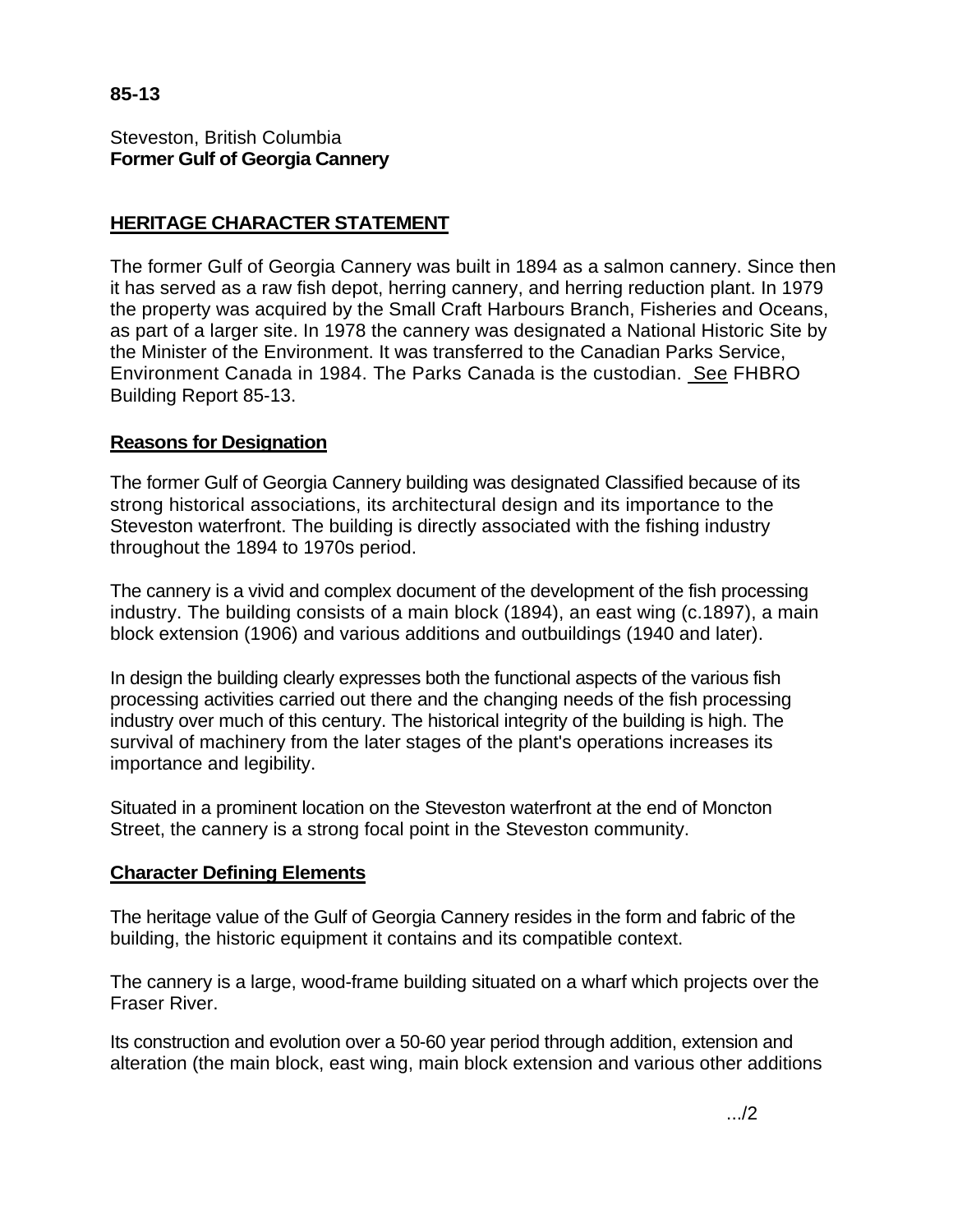### Steveston, British Columbia-2- **Former Gulf of Georgia Cannery** (Continued)

and outbuildings), have resulted in a complex building of which its exterior form and massing, interior volumes and construction and variety of finishes are among its most prominent characteristics. The evolution of the building over time is clearly documented and strongly expressed in these characteristics.

The exterior form and massing of the building is comprised of a series of connected, various slope, gable-roofed blocks situated in a north-south or east-west orientation and shed-roofed additions to them. Each contributes to the complex massing and the evolutionary character of the building. Clerestories, wood and metal ventilators, catwalks, chimneys of various designs and the variety of roof and wall finish materials (shingles, corrugated iron, cove siding and plain and corrugated asbestos-cement board) contribute to the varied composition of the exterior of the complex.

On the interior the evolutionary character of the building is expressed in the variety of spaces within it. These features are more strongly expressed in some areas of the building than in others and are particularly evident in areas where the various components of the building meet and in the visible variations in their construction, structure and finishes. Alterations should only be undertaken after careful analysis of these characteristics to ensure their protection. On the exterior the colour scheme and on the interior the consistent use of wood frame construction provide the main unifying elements of the design.

The complex has a high degree of visual and physical integrity. The first priority of any property management activity must be to retain and protect the building's documentary characteristics as evident in its complexity and layering.

The construction of the cannery, both materials and structure, contribute to its functional, utilitarian character. The wharf on which the building rests is constructed in round timber posts and heavy timber beams and lateral bracing. The building is also constructed entirely in timber - light framing for roof, wall and floor framing, heavy timber for posts, beams and mezzanine supports. All elements are sawn sections. Lateral stability is provided by diagonal bracing at post tops. Although steel is used for bolts, fasteners, tension rods and spreader-plates, structural steel sections form no part of the building's structure. Although well and carefully built, the structure is vernacular rather than highly engineered in its conception.

The interior fabric contains a rich patina in the form of script, temporary fasteners, dirt, oil and fish-scale deposits and patterns or wear. These testify to its prior use and warrant careful protection.

.../3